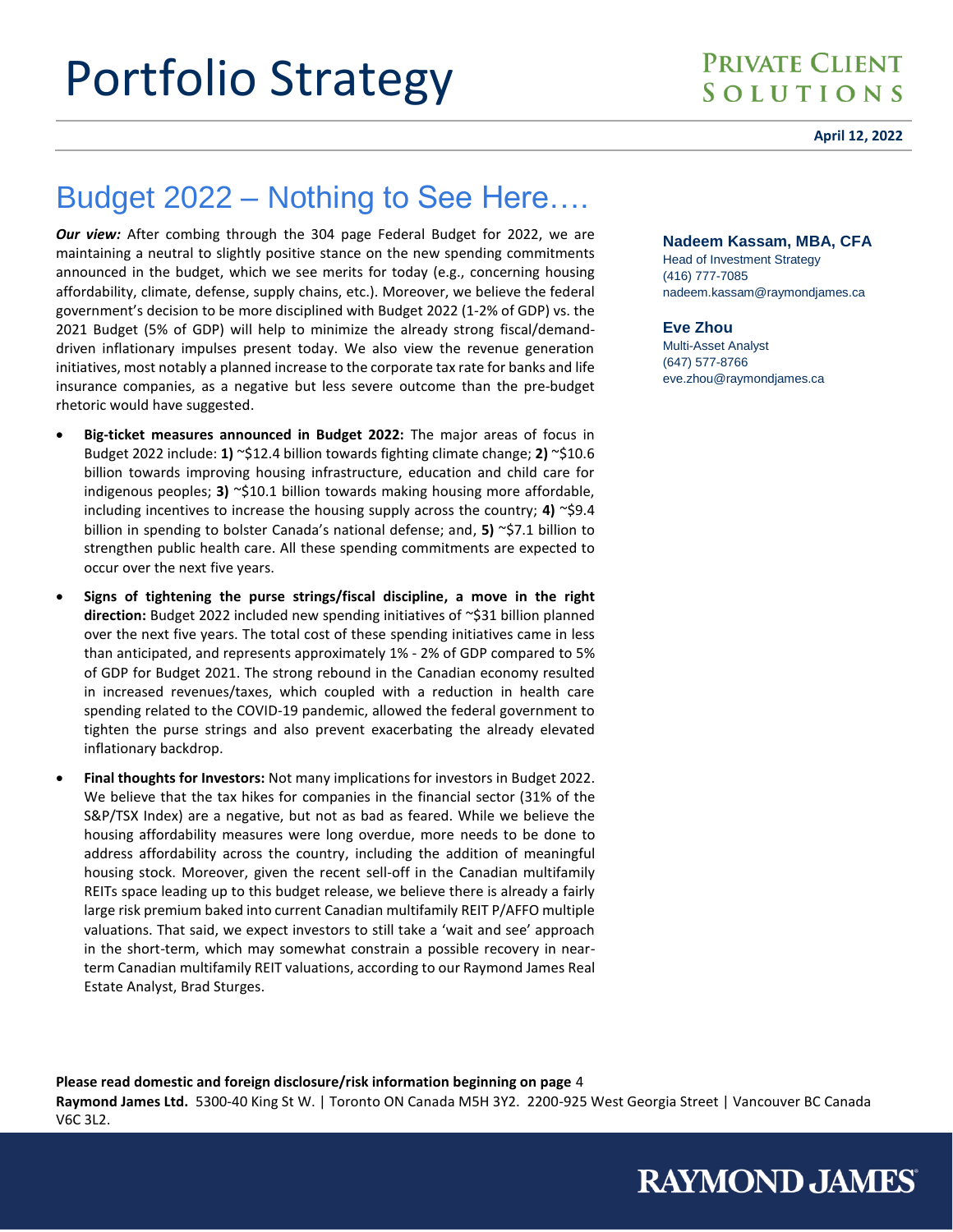

### **2022-2027 - Budget Deficit (LHS); Budget Balance as a % of GDP (RHS)**

Source: Department of Finance; Raymond James Ltd.

Below, we provide a high-level overview of some of the larger spending initiatives for the next several years outlined in Budget 2022.

### Big-Ticket Measures Announced in Budget 2022:

- **Fighting Climate Change (~\$12.4 billion over 5 years)**: this includes **1)** reducing pollution by making the switch to zero-emission vehicles more affordable, expanding the Low Carbon Economy Fund (~\$6.8 billion); **2)** proposal of a refundable investment tax credit for businesses that incur eligible carbon capture, utilization, and storage (CCUS) expenses, starting in 2022 (~\$2.6 billion); and, **3)** protecting the land, lakes, and oceans (~\$2.2 billion)
- **Improving Housing Infrastructure, Education and Child Care for Indigenous Peoples (~\$10.6 billion over 5 years)**: this includes **1)** addressing past harms and discrimination related to indigenous children and families (~\$4.6 billion); and, **2)** support for strong and healthy communities (~\$5.5 billion).
- **Making Housing More Affordable (~\$10.1 billion over 5 years)**: the federal government will incentivize cities and towns to increase the housing supply through **1)** the Canada Mortgage and Housing Corporation (CMHC), which will launch a new Housing Accelerator Fund that targets the creation of 100,000 net new housing units (~\$4 billion); **2)** CMHC will extend the Rapid Housing Initiative, which is estimated to create 6,000 new affordable housing units (~\$1.5 billion); **3)** helping first-time home buyers by introducing a Tax-Free First Home Savings Account and doubling the first-time home buyer's tax credit (~\$1.3 billion); and, **4)** accelerating the creation of up to 4,300 new housing units and the repair of up to 17,800 existing housing units (~\$2.9 billion).
- **Investing in Canada's Defense Capabilities (~\$9.4 billion over 5 years)**: this includes **1)**  reinforcing and strengthening Canada's national defense and doing its part in NATO (~\$7.2 billion); **2)** supporting Ukrainians through the crisis (~\$1 billion); and, **3)** providing international assistance to fight against COVID-19 (~\$1 billion).
- **Strengthening Public Health Care (~\$7.1 billion over 5 years)**: this includes **1)** dental care offered by Health Canada for Canadian families with a lower annual income, starting with children below the age of 12 and gradually expanding to children under the age of 18, seniors,

## **RAYMOND JAMES**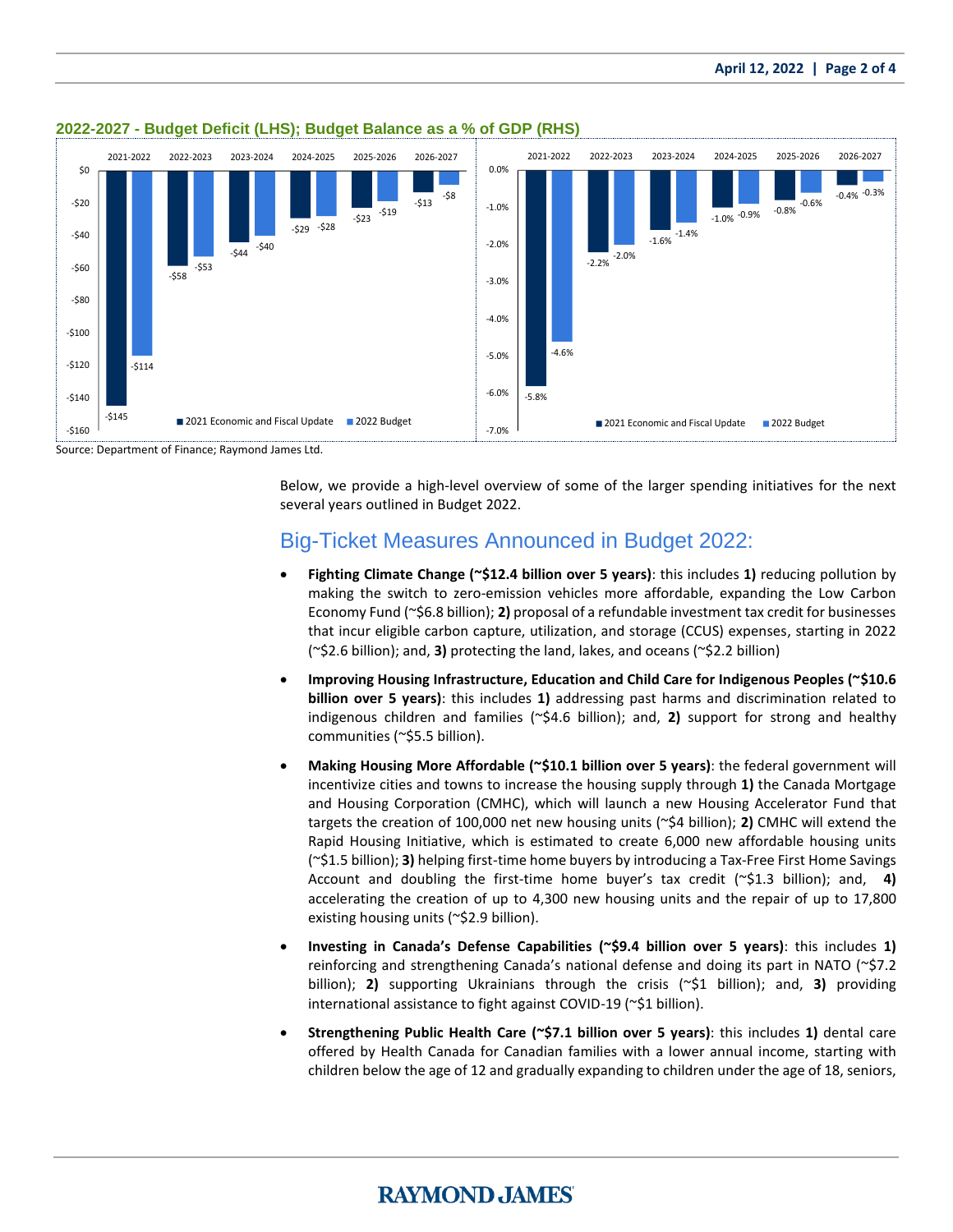and persons living with a disability (~\$5.3 billion); and, **2)** reducing the backlogs of surgeries and procedures (~\$2.0 billion).

- **Meeting the Needs of Workers, Businesses and the Economy (~\$6.0 billion over 5 years)**: this includes **1)** creating opportunities for all newcomers and maintaining Canada's world-class immigration system (~\$4.0 billion); and, **2)** improving labour mobility and foreign credential recognition, and creating opportunities for persons with disabilities (~1.1 billion).
- **Supporting Economic Innovation and Stable Supply Chains (~\$5.5 billion over 5 years)**: this includes **1)** launching a Canadian Growth Fund to attract substantial private sector investment to help meet important national economic policy goals (~\$1.5 billion); and, **2)** providing significant funding for critical minerals projects to make Canada a more attractive destination for critical minerals investment, and to secure valuable agreements that would increase production of goods like electric vehicles and batteries (~\$3.0 billion).
- **Building Safe and Inclusive Communities (~\$1.7 billion over 5 years)**: this includes important measures to effect needed and positive change, and to continue to promote the values that have made Canada the diverse and prosperous country it is today.

### Revenue: Windfall Tax on Financial Institutions

While many sectors continue to recover/reopen following the COVID-19 pandemic and the subsequent lockdowns, Canada's major financial institutions made significant profits during the pandemic and have recovered faster than other parts of our economy—in part due to the federal pandemic support for people and businesses that helped de-risk the balance sheets of some of Canada's largest financial institutions. The federal government has proposed two measures to ensure these large financial institutions help support Canada's broader recovery through:

**1)** Introducing a temporary **Canada Recovery Dividend** of 15% on taxable income above \$1 billion for the 2021 tax year; and

**2)** Permanently increasing the corporate income tax rate from 15% to 16.5% on taxable income.

### Final Thoughts for Investors:

Overall, we expect Budget 2022 to have minimal implications for investors. While the budget deficit is projected to shrink to ~0.3% of GDP in 2026-2027, faster than previously expected, we view this as a very optimistic outlook, as these projections fail to include additional fiscal measures that might be needed to support growth if existing global headwinds materialize and result in a more severe slowdown/recession for the world economy and Canada over the next 5 years.

*For more information on the tax measures announced in Budget 2022, please refer to "[Tax Flash Bulletin](https://www.raymondjames.ca/en_ca/solutions/docs/tax%20flash%20bulletin%20-%20federal%20budget%20highlights%20apr2022_eng.pdf) – 2022 [Federal Budget](https://www.raymondjames.ca/en_ca/solutions/docs/tax%20flash%20bulletin%20-%20federal%20budget%20highlights%20apr2022_eng.pdf) Highlights"*